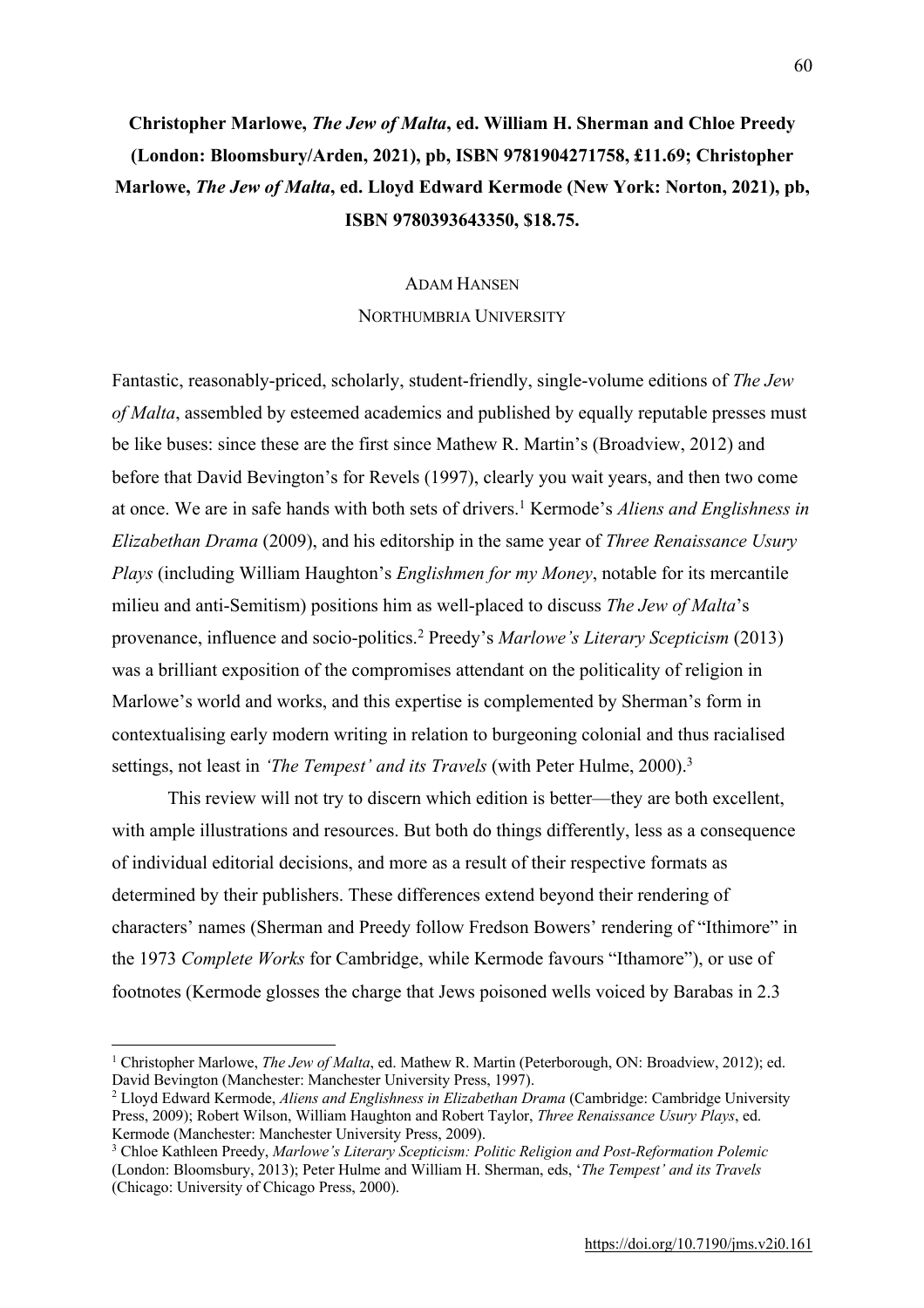with reference to Boaistuau's 1560 *Certain Secret Wonders of Nature*; Sherman and Preedy point to a 2004 article by N. W. Bawcutt).

Kermode's Norton edition could be seen to privilege an autonomous reader—whether scholar or student—willing and able to range relatively freely amongst the textual apparatus and assets, including the play itself, with only appreciably restrained editorial mediation. The preliminary editorial matter amounts to a handful of pages, which are (unproblematically) concise, which set out procedures for modernising spelling and the like, and which explain why the copious contextual and critical material coming after the play-text in the edition was selected. Then follows the play, then "Contexts" manifested in short excerpts thematized under the headings of Marlowe's theatre, "Machiavellianism and Mediterranean Identities." and "Ideas of the Jew." There are selections from—amongst many—Henslowe's *Diary*, Holinshed, Foxe, Luther, and Bacon. Then comes criticism: one can only applaud decisionmaking based on whether a piece is "written with a style or organization that gives students something eminently readable and to which they can aspire in their own work; and be likely to prompt classroom discussion" (xii). Selected scholarship includes material from the nineteenth century to the present, up to a review of a 2015 Royal Shakespeare Company production. The coverage, therefore, is excellent, incorporating performance history present and past, postcolonial or "critical race theory" perspectives (from the likes of Daniel Vitkus and Emily C. Bartels), and canonical Marlovian scholars (Harry Levin, Stephen Greenblatt). With each section of contextual or critical material preceded by a short descriptive framing, and with the whole appended by a selected bibliography, this is a wonderful one-stop shop for resources on the play, and indeed Marlowe.

Sherman and Preedy's edition is no less wonderful. The extent of editorial mediation and guidance is perhaps less light-touch, but this is no bad thing. This edition, too, emphasises the play's timeliness, and not just in our own time: a characteristically extensive and insightful Arden "Introduction" begins with a perspective on Henry James in New York in 1905, considering the strains and significance of American multiculturalism as a way in to resituating Marlowe's Malta; we are told shortly after that the play is "enduringly, hauntingly modern" (5). The Introduction walks us through what Kermode's edition places after the play: the meanings of Machiavelli, Malta, Mediterranean Jewry and Luther, generic concerns and performance history. Given the range of materials, the Arden index is helpful. Both editions include all the relevant paratextual matter from the 1633 publication. Those travelling to Marlowe's Malta with either edition might have only one regret: neither notes the play's concluding pun (which a student of mine did several years ago): Ferneze's self-

61